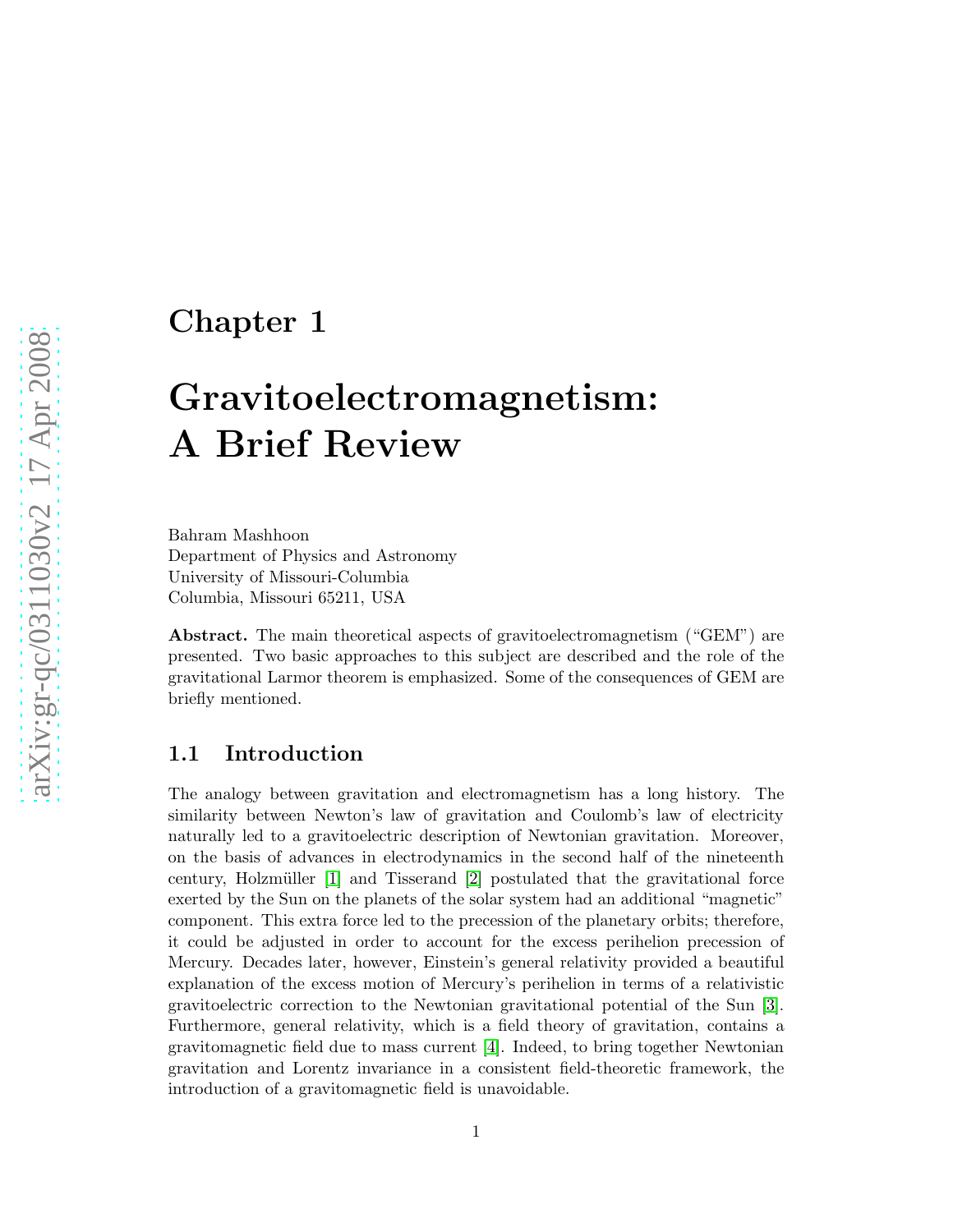According to general relativity, the proper rotation of the Sun produces a gravitomagnetic field and the influence of this field on planetary orbits was first considered by de Sitter [\[5\]](#page-12-4) and later in a more general form by Lense and Thirring [\[4\]](#page-12-3). The gravitomagnetic contribution to the excess motion of Mercury's perihelion turns out to be much smaller and in the opposite sense compared to the main gravitoelectric motion; in fact, it turns out that the Lense-Thirring precession of planetary orbits is too small to be measurable at present. On the other hand, evidence for the gravitomagnetic field of the Earth has been offered by Ciufolini by studying the motion of laser-ranged satellites LAGEOS and LAGEOS II [\[6\]](#page-12-5). The precise measurement of this field via superconducting gyroscopes in a drag-free satellite in polar orbit about the Earth is one of the aims of NASA's GP-B [\[7\]](#page-12-6).

Within the framework of general relativity, gravitoelectromagnetism ("GEM") has been discussed by a number of authors [\[3,](#page-12-2) [8\]](#page-12-7); a more extensive list of references is provided in [\[9\]](#page-12-8). The purpose of this review is to present the two principal approaches to GEM and briefly describe some of their consequences.

#### 1.2 Linear Perturbation Approach to GEM

We are interested in the general linear solution of the gravitational field equations [\[3\]](#page-12-2). It is assumed that a global background inertial frame with coordinates  $x^{\mu} = (ct, \mathbf{x})$ and Minkowski metric  $\eta_{\mu\nu}$  is perturbed due to the presence of gravitating sources such that  $g_{\mu\nu} = \eta_{\mu\nu} + h_{\mu\nu}(x)$ . It proves useful to define the trace-reversed amplitude  $\bar{h}_{\mu\nu} = h_{\mu\nu} - \frac{1}{2}$  $\frac{1}{2}\eta_{\mu\nu}h$ , where  $h = \eta^{\mu\nu}h_{\mu\nu}$  is the trace of  $h_{\mu\nu}$ . To linear order in the perturbation, Einstein's field equations

$$
R_{\mu\nu} - \frac{1}{2}g_{\mu\nu}R = \frac{8\pi G}{c^4}T_{\mu\nu}
$$
 (1.1)

take the form

<span id="page-1-0"></span>
$$
\Box \bar{h}_{\mu\nu} = -\frac{16\pi G}{c^4} T_{\mu\nu} \tag{1.2}
$$

after imposing the transverse gauge condition  $\bar{h}^{\mu\nu}_{,\nu} = 0$ . The general solution of [\(1.2\)](#page-1-0) is a superposition of a particular solution together with the general solution of the wave equation; however, we are only interested in the special retarded solution of  $(1.2)$  given by

<span id="page-1-1"></span>
$$
\bar{h}_{\mu\nu} = \frac{4G}{c^4} \int \frac{T_{\mu\nu}(ct - |\mathbf{x} - \mathbf{x}'|, \mathbf{x}')}{|\mathbf{x} - \mathbf{x}'|} d^3 x'. \tag{1.3}
$$

Let us define the matter density  $\rho$  and matter current  $\mathbf{j} = \rho \mathbf{v}$  via  $T^{00} = \rho c^2$  and  $T^{0i} = cj^i$ , respectively. Moreover, it is useful to define the GEM potentials  $\Phi$  and  $\mathbf{A}$ in terms of  $\rho$  and **j** as  $\bar{h}_{00} = 4\Phi/c^2$  and  $\bar{h}_{0i} = -2A_i/c^2$ , respectively. Assuming that the source consists of a finite distribution of slowly moving matter with  $|v| \ll c$ ,  $T_{ij} \sim \rho v_i v_j + p \delta_{ij}$ , where p is the pressure, and [\(1.3\)](#page-1-1) imply that  $\bar{h}_{ij} = O(c^{-4})$ .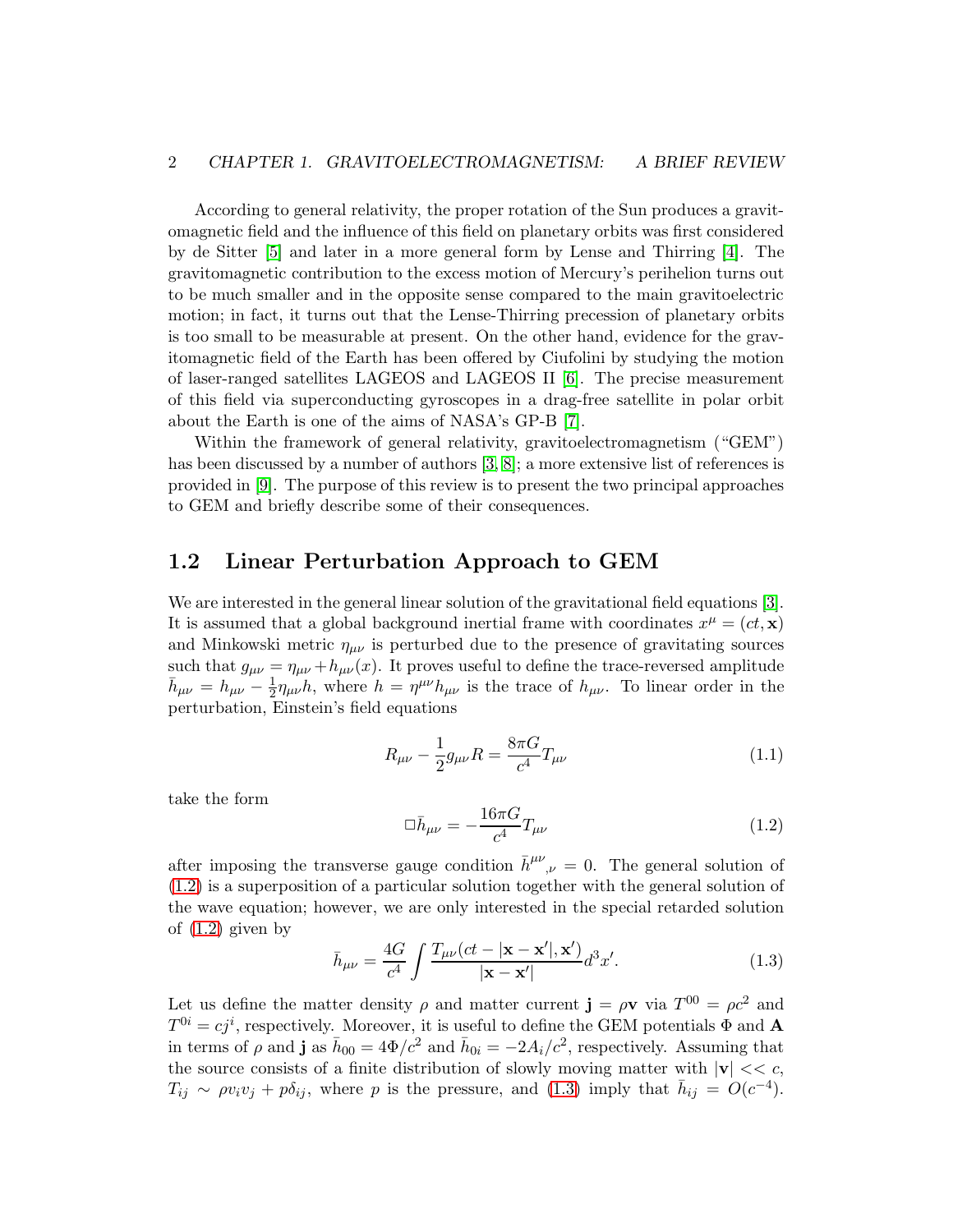All terms of  $O(c^{-4})$  will be neglected in this analysis. Under these conditions, the spacetime metric has the GEM form

<span id="page-2-2"></span>
$$
ds^2 = -c^2 \left(1 - 2\frac{\Phi}{c^2}\right) dt^2 - \frac{4}{c} (\mathbf{A} \cdot d\mathbf{x}) dt + \left(1 + 2\frac{\Phi}{c^2}\right) \delta_{ij} dx^i dx^j. \tag{1.4}
$$

In the Newtonian limit, Φ reduces to the Newtonian gravitational potential, while  $\mathbf{A} = O(c^{-1})$ . If the source distribution is confined around the origin of spatial coordinates, then far from the source

<span id="page-2-3"></span>
$$
\Phi \sim \frac{GM}{r}, \quad \mathbf{A} \sim \frac{G}{c} \frac{\mathbf{J} \times \mathbf{x}}{r^3},\tag{1.5}
$$

where  $r = |\mathbf{x}|$  and M and **J** are the mass and angular momentum of the source, respectively. Moreover, the transverse gauge condition reduces to

$$
\frac{1}{c}\frac{\partial \Phi}{\partial t} + \nabla \cdot \left(\frac{1}{2}\mathbf{A}\right) = 0.
$$
 (1.6)

We define the GEM fields via

$$
\mathbf{E} = -\nabla\Phi - \frac{1}{c}\frac{\partial}{\partial t}\left(\frac{1}{2}\mathbf{A}\right), \quad \mathbf{B} = \nabla \times \mathbf{A}, \tag{1.7}
$$

in direct analogy with electromagnetism. It follows from these definitions that the GEM fields have dimensions of acceleration and

<span id="page-2-0"></span>
$$
\nabla \times \mathbf{E} = -\frac{1}{c} \frac{\partial}{\partial t} \left( \frac{1}{2} \mathbf{B} \right), \quad \nabla \cdot \left( \frac{1}{2} \mathbf{B} \right) = 0.
$$
 (1.8)

Furthermore, [\(1.2\)](#page-1-0) implies that

<span id="page-2-1"></span>
$$
\nabla \cdot \mathbf{E} = 4\pi G \rho, \quad \nabla \times \left(\frac{1}{2}\mathbf{B}\right) = \frac{1}{c}\frac{\partial}{\partial t}\mathbf{E} + \frac{4\pi G}{c}\mathbf{j}.
$$
 (1.9)

The GEM field equations [\(1.8\)](#page-2-0) and [\(1.9\)](#page-2-1) contain the continuity equation  $\nabla \cdot \mathbf{j}$  +  $\partial \rho / \partial t = 0$ , as expected.

For a complete GEM theory, we need an analogue of the Lorentz force law. The Lagrangian for the motion of a test particle of mass  $m, L = -m c ds/dt$ , can be written to linear order in  $\Phi$  and  $\bf{A}$  as

$$
L = -mc^2 \left(1 - \frac{v^2}{c^2}\right)^{\frac{1}{2}} + m\gamma \left(1 + \frac{v^2}{c^2}\right) \Phi - \frac{2m}{c}\gamma \mathbf{v} \cdot \mathbf{A},\tag{1.10}
$$

where  $\gamma$  is the Lorentz factor. The equation of motion,  $d\mathbf{p}/dt = \mathbf{F}$ , where  $\mathbf{p} = \gamma m \mathbf{v}$ is the kinetic momentum, takes a simple familiar form if  $\partial \mathbf{A}/\partial t = 0$  and **F** is expressed to lowest order in  $\mathbf{v}/c$ ,  $\Phi$  and **A**; then,

$$
\mathbf{F} = -m\mathbf{E} - 2m\frac{\mathbf{v}}{c} \times \mathbf{B}.
$$
 (1.11)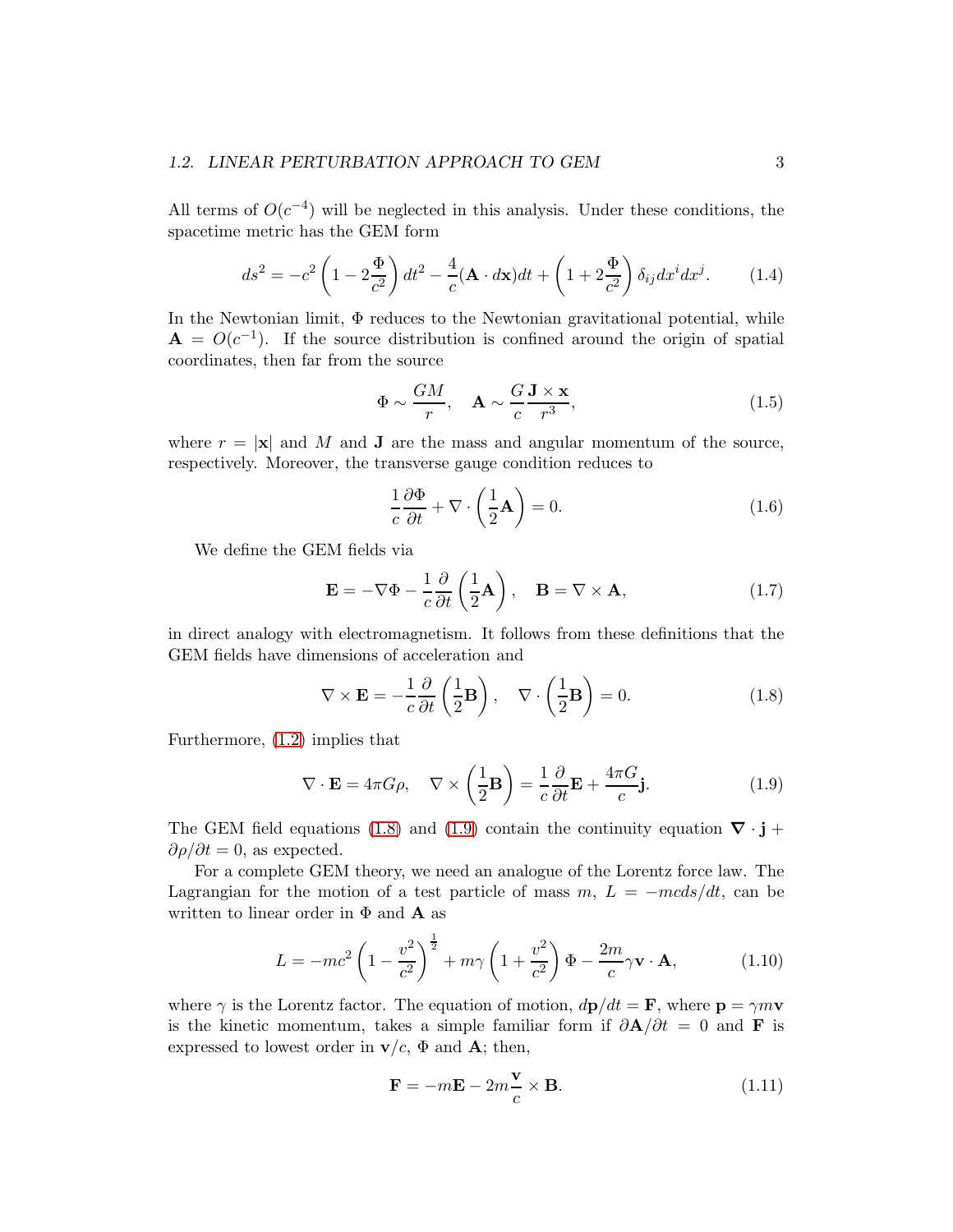The canonical momentum of the particle is given in this case by  $\mathbf{p} + (-2m/c)\mathbf{A}$ .

Let us now discuss the gauge freedom of the GEM potentials. Under a coordinate transformation  $x^{\mu} \to x'^{\mu} = x^{\mu} - \epsilon^{\mu}$ ,  $h_{\mu\nu} \to h'_{\mu\nu} = h_{\mu\nu} + \epsilon_{\mu,\nu} + \epsilon_{\nu,\mu}$  to linear order in  $\epsilon_{\mu}$ . Therefore,

<span id="page-3-0"></span>
$$
\bar{h}'_{\mu\nu} = \bar{h}_{\mu\nu} + \epsilon_{\mu,\nu} + \epsilon_{\nu,\mu} - \eta_{\mu\nu}\epsilon^{\alpha}_{\ \alpha}.\tag{1.12}
$$

Under this transformation, the Riemann tensor remains invariant, but the connection changes. We must restrict  $\epsilon_{\mu}$  in such a way that those elements of the connection defining GEM fields also remain invariant. The new metric perturbation satisfies the transverse gauge condition as well, provided  $\Box \epsilon_{\mu} = 0$ . Therefore, let  $\epsilon_0 = O(c^{-3})$ and  $\epsilon_i = O(c^{-4})$ ; then, [\(1.12\)](#page-3-0) implies that

<span id="page-3-1"></span>
$$
\Phi' = \Phi - \frac{1}{c} \frac{\partial}{\partial t} \Psi, \quad \frac{1}{2} \mathbf{A}' = \frac{1}{2} \mathbf{A} + \nabla \Psi,
$$
\n(1.13)

where  $\Psi = c^2 \epsilon^0 / 4$  and  $\Psi = 0$ . Under the GEM gauge transformation [\(1.13\)](#page-3-1), the GEM fields are invariant in close analogy with electrodynamics.

It is important to discuss the stress-energy tensor for GEM in the context of our approximation scheme. For the sake of simplicity we set  $c = G = 1$  in what follows, unless specified otherwise. The Landau-Lifshitz pseudotensor  $t_{\mu\nu}$  can be employed to determine the local stress-energy content of the GEM fields. The general gauge-dependent result is somewhat complicated and is given in [\[10\]](#page-13-0); however, for a stationary configuration (i.e.  $\partial \Phi / \partial t = 0$  and  $\partial \mathbf{A} / \partial t = 0$ ), one finds

$$
4\pi G t_{00} = -\frac{7}{2} E^2 + \sum_{i,j} A_{(i,j)} A_{(i,j)}, \qquad (1.14)
$$

$$
4\pi G t_{0i} = 2(\mathbf{E} \times \mathbf{B})_i,\tag{1.15}
$$

$$
4\pi G t_{ij} = \left( E_i E_j - \frac{1}{2} \delta_{ij} E^2 \right) + \left( B_i B_j + \frac{1}{2} \delta_{ij} B^2 \right). \tag{1.16}
$$

There is some similarity between these and the corresponding relations in classical electrodynamics. In particular, the GEM Poynting vector is given by

$$
S = -\frac{c}{2\pi G} \mathbf{E} \times \mathbf{B}.
$$
 (1.17)

For instance, gravitational energy circulates around a stationary source of mass  $m$ and angular momentum  $\mathbf{J} = J\hat{\mathbf{z}}$  with a flow velocity

<span id="page-3-2"></span>
$$
\mathbf{v}_g = k \frac{J}{Mr} \sin \theta \hat{\boldsymbol{\phi}} \tag{1.18}
$$

in the same sense as the rotation of the mass. Here we employ spherical polar coordinates and  $k = 4/7$ . The flow given by [\(1.18\)](#page-3-2) is divergence-free and the corresponding circulation is independent of the radial distance r and is given by  $2\pi k(J/M)\sin^2\theta$ .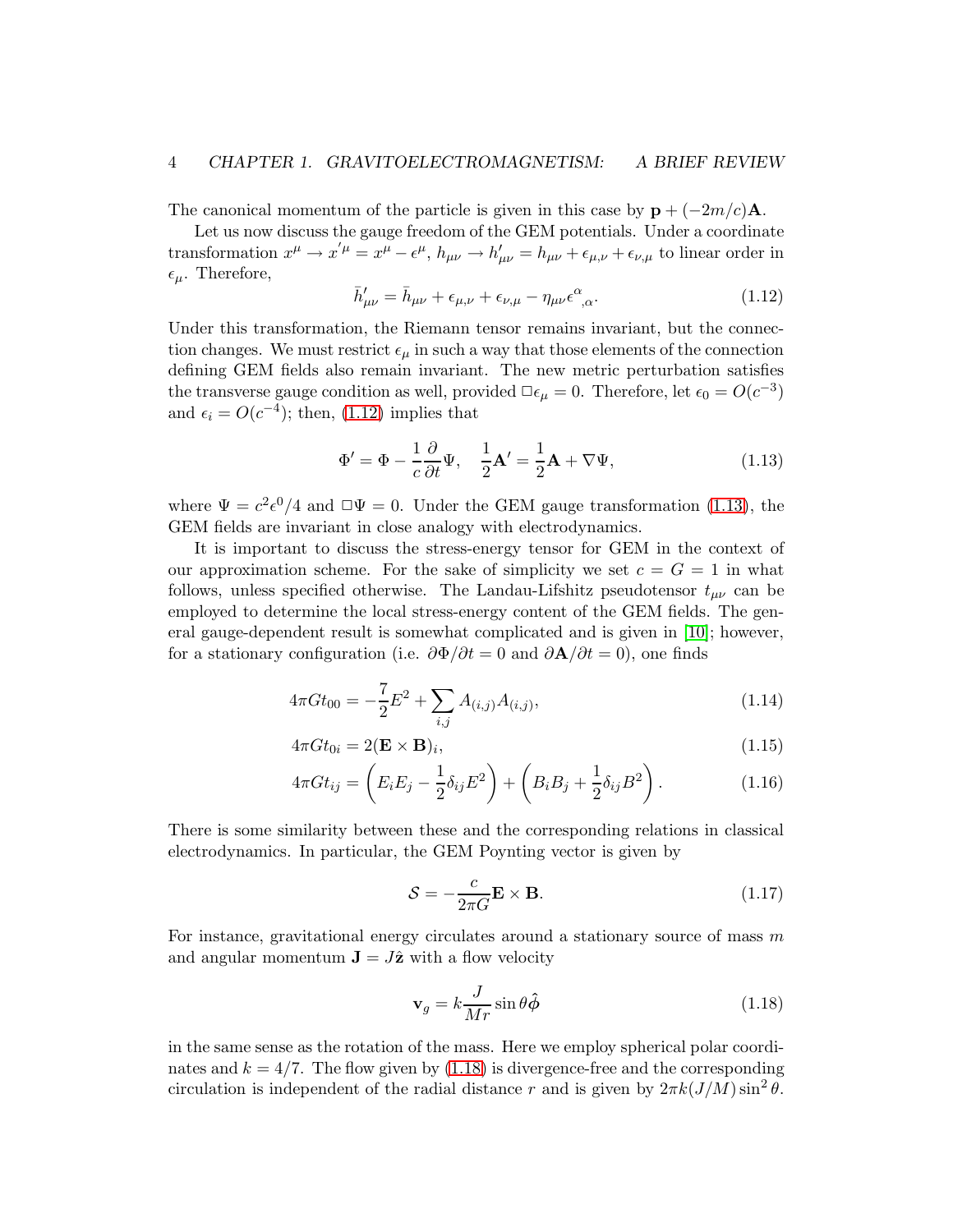#### 1.3 Gravitational Larmor Theorem

There is a certain degree of arbitrariness in the definitions of the GEM potentials and fields that leads to extraneous numerical factors as compared to electrodynamics. To develop GEM in a way that would provide the closest possible connection with the standard formulas of electrodynamics, we have adopted a convention that, among other things, provides a clear statement of the gravitational Larmor theorem. We assume that a test particle of inertial mass m has gravitoelectric charge  $q_E = -m$ and gravitomagnetic charge  $q_B = -2m$ . For a source that is a rotating body of mass M, the corresponding charges are positive,  $Q_E = M$  and  $Q_B = 2M$ , respectively, in order to preserve the attractive nature of gravity. Moreover, the ratio of the gravitomagnetic charge to the gravitoelectric charge is always 2, since linearized gravity is a spin-2 field. This is consistent with the fact that for a spin-1 field such as in Maxwell's theory, the corresponding ratio is always unity.

The Larmor theorem originally established a basic local equivalence between magnetism and rotation [\[11\]](#page-13-1). In fact, the electromagnetic force on a test particle of mass  $m$  and charge  $q$  in the linear approximation is the same as the inertial force experienced by the free particle with respect to an accelerated system of reference with translational acceleration  $a_L = -q_E \mathbf{E}/m$  and frequency of rotation  $\Omega_L = q_B \mathbf{B}/(2mc)$ . In electromagnetism  $q_E = q_B = q$  and for all particles with the same charge-to-mass ratio  $q/m$ , the electromagnetic field can be replaced by the same accelerated system. This circumstance takes on a universal character in the case of gravity since the gravitational charge-to-mass ratio is the same for all particles according to the principle of equivalence of gravitational and inertial masses. The universality of the gravitational interaction thus leads to a geometric theory of gravitation, i.e. general relativity. An analogous approach to electrodynamics is impossible due to the fact that  $q/m$  for different particles can, for instance, be positive, negative or zero.

To develop a gravitational analogue of Larmor's theorem, we recall from the previous section that in the linear approximation of general relativity, the exterior gravity of a rotating source can be described in terms of GEM fields. In a sufficiently small neighborhood of the exterior region, the GEM fields may be considered locally uniform. These fields may then be locally replaced by an accelerated system in Minkowski spacetime. To this end, let us imagine an accelerated observer following a worldline  $x_0^{\mu}$  $u^{\mu}$  ( $\tau$ ). Here  $\tau$  is the observer's proper time and  $u^{\mu} = dx^{\mu}_{0}/d\tau$  and  $A^{\mu} = du^{\mu}/d\tau$  are its velocity and acceleration vectors, respectively. Let  $\lambda^{\mu}$  $(\alpha)$  be the orthonormal tetrad frame of the observer such that  $\lambda^{\mu}_{(0)} = u^{\mu}$  and

$$
\frac{d\lambda^{\mu}_{\ (\alpha)}}{d\tau} = \phi_{\alpha}^{\ \beta} \lambda^{\mu}_{\ (\beta)},\tag{1.19}
$$

where  $\phi_{\alpha\beta}(\tau)$  is the antisymmetric acceleration tensor of the observer. In analogy with the Faraday tensor,  $\phi_{\alpha\beta}$  consists of an "electric" part  $\phi_{0i} = a_i$  and a "magnetic"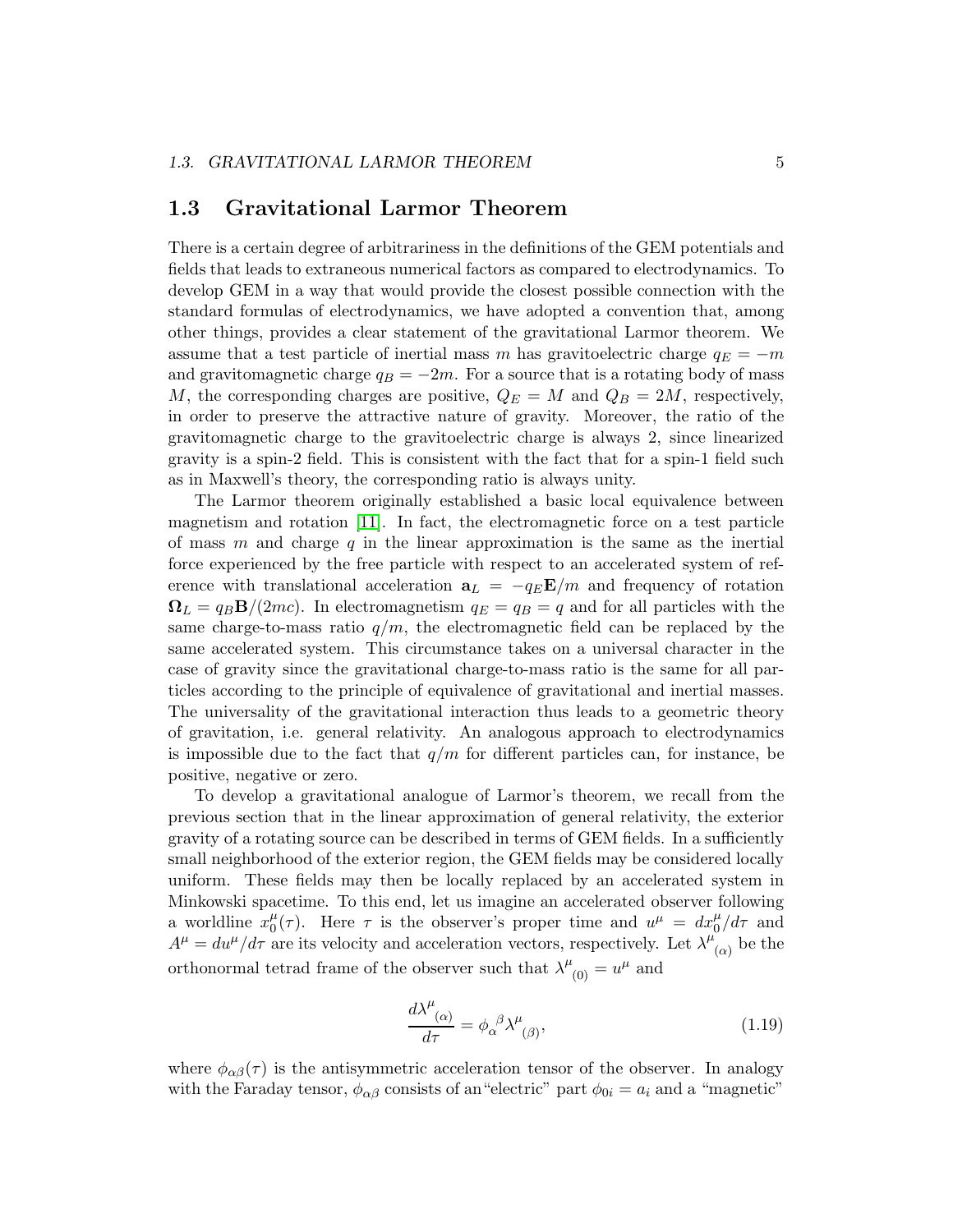part  $\phi_{ij} = \epsilon_{ijk}\Omega^k$ . Here a and  $\Omega$  are spacetime scalars that represent respectively the translational acceleration,  $a_i = a_\mu \lambda^{\mu}$  $\mathbf{r}_{(i)}$ , and the rotational frequency of the local spatial frame with respect to the local nonrotating (i.e. Fermi-Walker transported) frame. Consider now a geodesic system of coordinates  $X^{\mu}$  established along the worldline of the fiducial observer. At any event  $\tau$  along the worldline, the straight spacelike geodesic lines orthogonal to the worldline span a hyperplane that is Euclidean space. Let  $x^{\mu}$  be the coordinates of a point on this hyperplane; then,

$$
x^{\mu} = x_0^{\mu} + X^i \lambda_{(i)}^{\mu}(\tau), \quad \tau = X^0.
$$
 (1.20)

The Minkowski metric  $\eta_{\mu\nu}dx^{\mu}dx^{\nu}$  with respect to the new coordinates takes the form  $g_{\mu\nu}dX^{\mu}dX^{\nu}$ , where

$$
g_{00} = -(1 + \mathbf{a} \cdot \mathbf{X})^2 + (\mathbf{\Omega} \times \mathbf{X})^2, \tag{1.21}
$$

<span id="page-5-1"></span><span id="page-5-0"></span>
$$
g_{0i} = (\mathbf{\Omega} \times \mathbf{X})_i, \quad g_{ij} = \delta_{ij}.
$$
\n(1.22)

These geodesic coordinates are admissible if  $g_{00} < 0$ ; a detailed discussion of the nature of the boundary of the admissible region is given in [\[12\]](#page-13-2).

A comparison of the metric given by [\(1.21\)](#page-5-0) and [\(1.22\)](#page-5-1) with [\(1.4\)](#page-2-2) reveals that they are Larmor equivalent at the linear order once

$$
\Phi = -\mathbf{a}_L \cdot \mathbf{X}, \quad \mathbf{A} = -\frac{1}{2} \mathbf{\Omega}_L \times \mathbf{X}, \tag{1.23}
$$

and we neglect spatial curvature. The corresponding GEM fields to lowest order are  $\mathbf{E} = -\nabla \Phi = \mathbf{a}_L$  and  $\mathbf{B} = \nabla \times \mathbf{A} = -\mathbf{\Omega}_L$ , as expected from the traditional Larmor theorem with  $q_E = -m$  and  $q_B = -2m$ .

The gravitational Larmor theorem [\[13\]](#page-13-3) is essentially Einstein's principle of equivalence formulated within the GEM framework. Einstein's heuristic principle of equivalence traditionally refers to the Einstein "elevator" and its translational acceleration in connection with the gravitoelectric field of the source. However, it follows from the gravitational Larmor theorem that a rotation of the elevator is generally necessary as well in order to take due account of the gravitomagnetic field of the source.

In classical electrodynamics, a charged spinning test particle has a magnetic dipole moment  $\mu = qS/(2mc)$ , where m, q and **S** are respectively the mass, charge and the spin of the particle. In an external magnetic field B, the test dipole has an interaction energy  $-\mu \cdot \mathbf{B}$  and precesses due to a torque  $\mu \times \mathbf{B}$ . In a similar way, a test gyroscope of spin S with  $q \rightarrow q_B = -2m$  has a gravitomagnetic dipole moment  $\mu_q = -S/c$  and precesses in the exterior field of a rotating source of mass M and spin J with the frequency [\[14\]](#page-13-4)

<span id="page-5-2"></span>
$$
\Omega_P = \frac{GJ}{c^2 r^3} [3(\hat{\mathbf{J}} \cdot \hat{\mathbf{r}}) \hat{\mathbf{r}} - \hat{\mathbf{J}}],\tag{1.24}
$$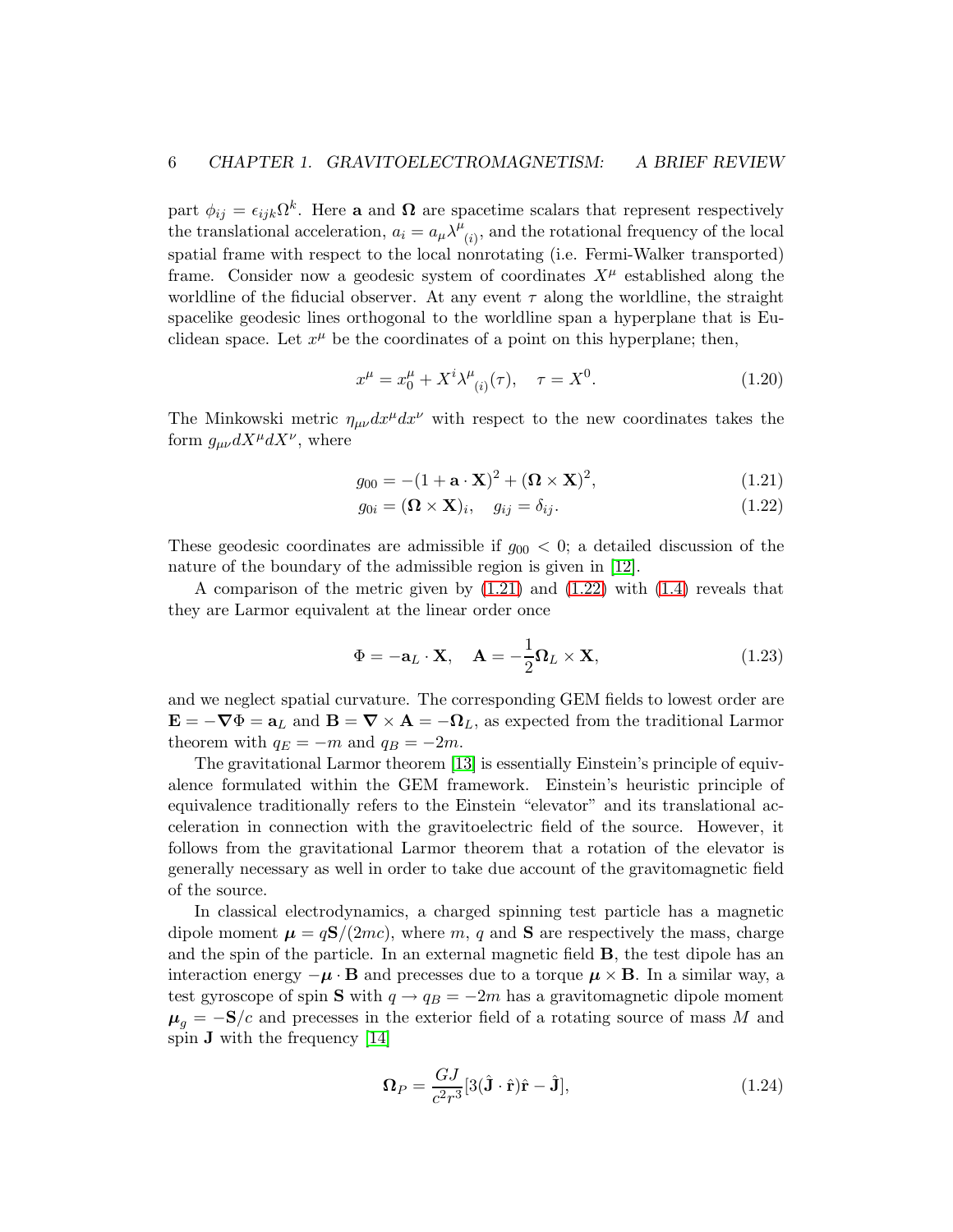where  $\Omega_P = B/c$  and the gravitomagnetic field **B** is given by the curl of the vector potential in [\(1.5\)](#page-2-3) that corresponds to a source with gravitomagnetic dipole moment  $J/c$ . The related interaction energy is  $S \cdot \Omega_P$ . A major aim of the GP-B is to measure [\(1.24\)](#page-5-2) for gyros in a polar orbit about the Earth.

It follows from [\(1.24\)](#page-5-2) that  $2\pi/\Omega_P$  is a characteristic timescale for the gravitomagnetic field. More generally, gravitomagnetic effects reveal an interesting temporal structure around a rotating mass; this can be further illustrated by the phenomena associated with the gravitomagnetic clock effect [\[15\]](#page-13-5) and the gravitomagnetic time delay [\[16\]](#page-13-6).

A more exact long-term post-Schwarzschild analysis of the orbital motion of an ideal test gyroscope in the field of a rotating source reveals that besides the gravitoelectric geodetic (i.e. de Sitter-Fokker) precession of the gyro axis there is a complex gravitomagnetic component involving precessional as well as nutational motions—the latter is known as relativistic nutation [\[17\]](#page-13-7). The net gravitomagnetic spin motion reduces in the post-Newtonian approximation to equation [\(1.24\)](#page-5-2).

#### 1.4 Spacetime Curvature Approach to GEM

The main elements that underlie the gravitational Larmor theorem apply equally well but in a different context to an alternative treatment of GEM based on spacetime curvature. Unlike the previous treatment, the new approach is not limited to perturbations of flat spacetime and can be employed in an arbitrary curved spacetime.

Consider a congruence of test observers following geodesics in a gravitational field. Choosing a reference observer in this congruence, we set up a Fermi coordinate system along its path. This amounts to constructing an inertial system of coordi-nates in the immediate neighborhood of the reference observer [\[18\]](#page-13-8). Let  $\lambda^{\mu}$  $\mathcal{L}_{(\alpha)}(\tau)$  be the orthonormal tetrad of the reference observer. Here  $\lambda^{\mu}_{(0)}$  is the vector tangent to the worldline of the observer and  $\tau$  is the proper time along its path. The spatial frame  $\lambda^{\mu}$  $(i)$ ,  $i = 1, 2, 3$ , consists of unit vectors along ideal gyro directions that are parallel transported along the worldline. The Fermi frame is a geodesic reference system that is based on the nonrotating orthonormal tetrad  $\lambda^{\mu}$  $\alpha$ . The metric of spacetime in Fermi coordinates  $X^{\mu} = (T, \mathbf{X})$  is then given by

<span id="page-6-0"></span>
$$
g_{00} = -1 - R_{0i0j} X^i X^j + \dots,\tag{1.25}
$$

<span id="page-6-1"></span>
$$
g_{0i} = -\frac{2}{3} R_{0jik} X^j X^k + \dots,\tag{1.26}
$$

<span id="page-6-2"></span>
$$
g_{ij} = \delta_{ij} - \frac{1}{3} R_{ikjl} X^k X^l + \dots,
$$
\n(1.27)

where  $R_{\alpha\beta\gamma\delta}(T)$  is the projection of the Riemann curvature tensor on the orthonormal tetrad of the reference observer

$$
R_{\alpha\beta\gamma\delta} = R_{\mu\nu\rho\sigma} \lambda_{(\alpha)}^{\mu} \lambda_{(\beta)}^{\nu} \lambda_{(\gamma)}^{\rho} \lambda_{(\delta)}^{\sigma}.
$$
\n(1.28)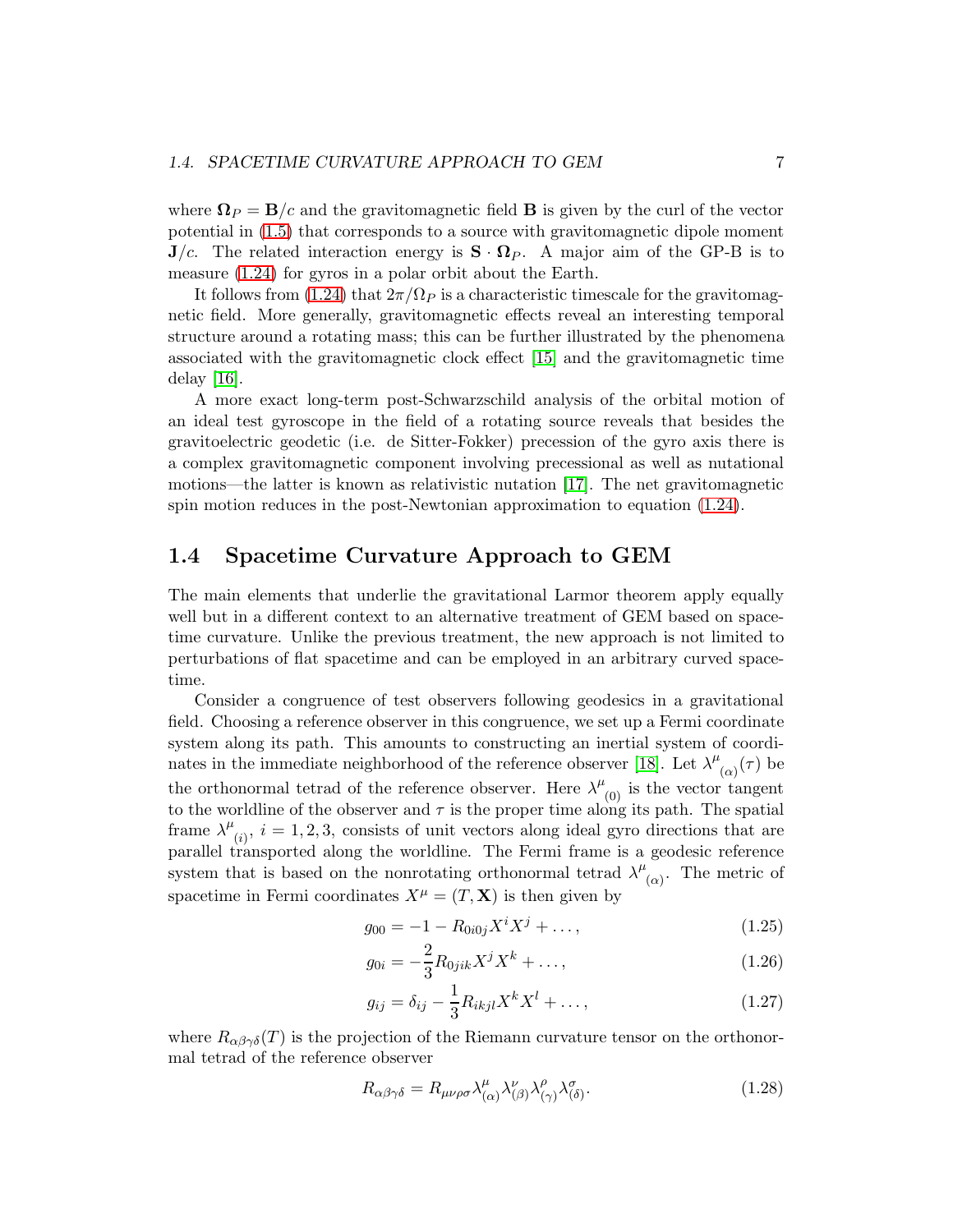Along the reference geodesic  $T = \tau$ ,  $\mathbf{X} = 0$  and  $g_{\mu\nu} = \eta_{\mu\nu}$  by construction. The Fermi coordinates are admissible within a cylindrical spacetime region of radius  $\sim \mathcal{R}$ around the worldline of the reference observer. Here  $\mathcal R$  is the radius of curvature of spacetime.

The metric in Fermi coordinates—within the limited region of admissibility has the form of a perturbation about Minkowski spacetime; therefore, using the previous GEM approach and comparing  $(1.25)$  and  $(1.26)$  with  $(1.4)$ , we define the new GEM potentials as

$$
\Phi(T, \mathbf{X}) = -\frac{1}{2} R_{0i0j}(T) X^i X^j + \dots, \qquad (1.29)
$$

$$
A_i(T, \mathbf{X}) = \frac{1}{3} R_{0jik}(T) X^j X^k + \dots,
$$
\n(1.30)

where the spatial curvature has been ignored. The GEM fields are defined in terms of the potentials as before and are given to lowest order as

$$
E_i(T, \mathbf{X}) = R_{0i0j}(T)X^j + \dots,
$$
\n(1.31)

$$
B_i(T, \mathbf{X}) = -\frac{1}{2} \epsilon_{ijk} R^{jk}_{\ \ 0l}(T) X^l + \dots \tag{1.32}
$$

It is interesting to note that in this approach the gravitoelectric field is directly connected with the "electric" components of the curvature tensor  $R_{0i0j}$  and the gravitomagnetic field is directly connected with the "magnetic" components of the curvature tensor  $R_{0ijk}$  [\[19\]](#page-13-9). It is possible to combine [\(1.31\)](#page-7-0) and [\(1.32\)](#page-7-1) in the GEM Faraday tensor

<span id="page-7-3"></span><span id="page-7-1"></span><span id="page-7-0"></span>
$$
F_{\alpha\beta} = -R_{\alpha\beta 0i} X^i \tag{1.33}
$$

to linear order in **X**, where  $F_{0i} = -E_i$  and  $F_{ij} = \epsilon_{ijk}B^k$ . Then, Maxwell's equations  $F_{[\alpha\beta,\gamma]} = 0$  and  $F^{\alpha\beta}_{\quad;\beta} = 4\pi J^{\alpha}$  are satisfied in this case to lowest order in  $|\mathbf{X}|/\mathcal{R}$  with

$$
4\pi J_{\alpha}(T, \mathbf{0}) = -R_{0\alpha} = -8\pi G \left( T_{0\alpha} - \frac{1}{2} \eta_{0\alpha} T^{\beta}_{\ \beta} \right) \tag{1.34}
$$

along the reference trajectory in Fermi coordinates. Here we have used the gravitational field equations as well as the symmetries of the Riemann curvature tensor.

The new approach to GEM naturally contains the analogue of the Lorentz force law. The motion of free test particles in the congruence relative to the reference particle at the spatial origin of Fermi coordinates can be expressed as

$$
\frac{d^2X^i}{dT^2} + R_{0i0j}X^j + 2R_{ikj0}V^kX^j + \left(2R_{0kj0}V^iV^k\right) + \frac{2}{3}R_{ikjl}V^kV^l + \frac{2}{3}R_{0kjl}V^iV^kV^l\right)X^j = 0,
$$
\n(1.35)

<span id="page-7-2"></span>valid to linear order in the separation  $X$ . This geodesic deviation equation is a generalized Jacobi equation [\[20\]](#page-13-10) in which the rate of geodesic separation (i.e. the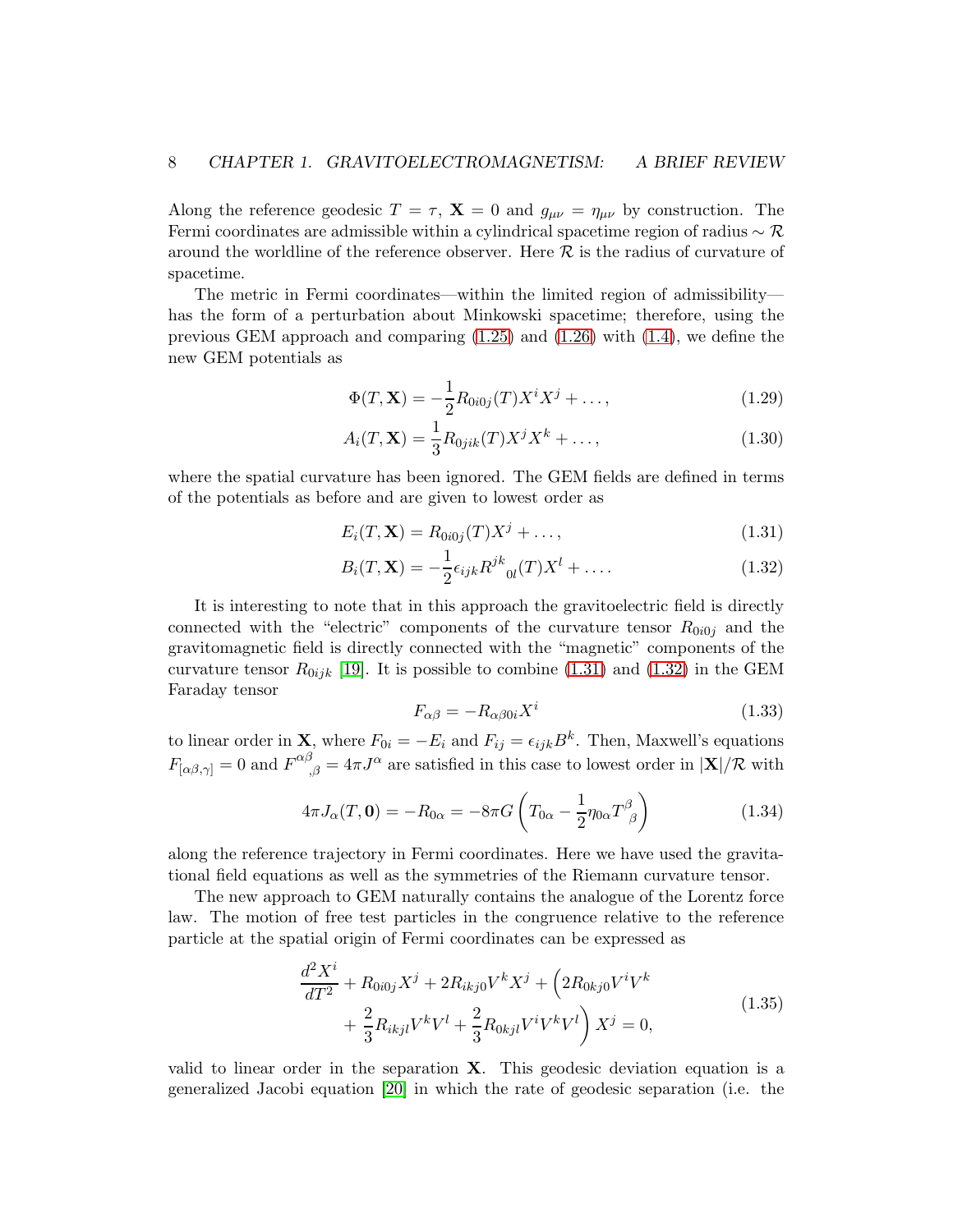relative velocity of the test particle)  $V = dX/dT$  is in general arbitrary ( $|V| < 1$ at  $X = 0$ . To linear order in velocity, one can show that [\(1.35\)](#page-7-2) takes the Lorentz form

$$
m\frac{d^2\mathbf{X}}{dT^2} = q_E \mathbf{E} + q_B \mathbf{V} \times \mathbf{B},\tag{1.36}
$$

where  $q_E = -m$  and  $q_B = -2m$  as before.

The stress-energy tensor in the new approach can be constructed essentially from the Faraday tensor [\(1.33\)](#page-7-3) as in Maxwell's theory, i.e.

<span id="page-8-0"></span>
$$
GT^{\alpha\beta} = \frac{1}{4\pi} \left( F^{\alpha}_{\ \gamma} F^{\beta\gamma} - \frac{1}{4} g^{\alpha\beta} F_{\gamma\delta} F^{\gamma\delta} \right),\tag{1.37}
$$

where an extra factor of G has been introduced due to dimensional considerations. From equations  $(1.33)$  and  $(1.37)$ , we find

<span id="page-8-1"></span>
$$
\mathcal{T}^{\alpha\beta} = \frac{1}{4\pi G} \left( R^{\alpha}_{\gamma 0i} R^{\beta \gamma}_{\ \ 0j} - \frac{1}{4} \eta^{\alpha\beta} R_{\gamma \delta 0i} R^{\gamma \delta}_{\ \ 0j} \right) X^{i} X^{j}.
$$
 (1.38)

This tensor as well as the Faraday tensor [\(1.33\)](#page-7-3) vanishes along the worldline of the reference observer in the Fermi system; indeed, this is an immediate consequence of the inertial character of this system along the reference trajectory and a realization of Einstein's principle of equivalence. Thus this treatment depends on our choice of a reference observer and the corresponding Fermi coordinate system.

To obtain a coordinate-independent measure of the stress-energy content of the gravitational field, we invoke the notion that the physical measurement of such a quantity requires an averaging process [\[21\]](#page-13-11). Starting from an event  $(T, 0)$  on the reference worldline, we average the tensor given in [\(1.38\)](#page-8-1) over a small sphere of radius  $\epsilon L$ , where  $0 < \epsilon \ll 1$  and L is an invariant length scale that is characteristic of the source of the gravitational field under consideration. For instance, L could be  $GM/c^2$  or, in the absence of such a scale, the Planck length. The quadratic nature of [\(1.38\)](#page-8-1) in the spatial coordinates implies that the averaging involves

$$
\langle X^i X^j \rangle = k(\epsilon L)^2 \delta_{ij},\tag{1.39}
$$

where  $k = 1/5$  or  $1/3$  depending on whether the averaging involves the volume or the surface of the sphere, respectively. In either case, the constant  $k$  can be absorbed in the definition of L. Thus

$$
\langle \mathcal{T}_{\alpha\beta} \rangle = \frac{k\epsilon^2 L^2}{4\pi G} \bar{T}_{\mu\nu\rho\sigma} \lambda^{\mu}_{(\alpha)} \lambda^{\nu}_{(\beta)} \lambda^{\rho}_{(0)} \lambda^{\sigma}_{(0)}, \tag{1.40}
$$

where  $\bar{T}_{\mu\nu\rho\sigma}(x)$  is the Bel tensor given by

$$
\bar{T}_{\mu\nu\rho\sigma}(x) = \frac{1}{2} (R_{\mu\xi\rho\zeta} R_{\nu}{}^{\xi}{}_{\rho}{}^{\zeta} + R_{\mu\xi\sigma\zeta} R_{\nu}{}^{\xi}{}_{\rho}{}^{\zeta}) - \frac{1}{4} g_{\mu\nu} R_{\alpha\beta\rho\gamma} R^{\alpha\beta}{}_{\sigma}{}^{\gamma}.
$$
 (1.41)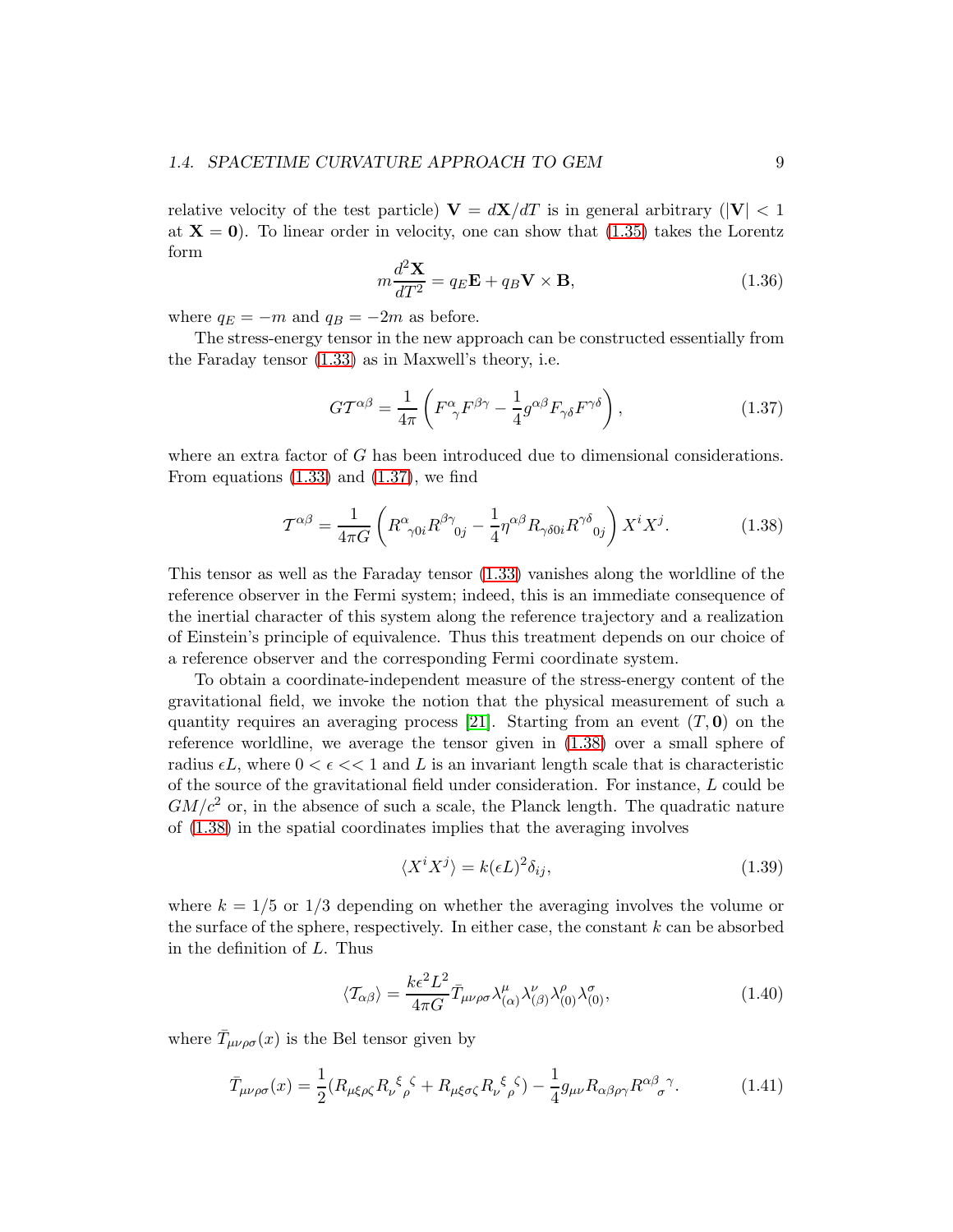This tensor bears a certain similarity with the Maxwell stress-energy tensor and on this basis was first defined by Bel [\[22\]](#page-13-12) for Einstein spaces in 1958. The Bel superenergy tensor is symmetric and trace-free in its first pair of indices and only symmetric in the second pair of indices. In a Ricci-flat spacetime, the Riemann tensor reduces to the Weyl conformal tensor  $C_{\mu\nu\rho\sigma}$  and the Bel tensor reduces to the completely symmetric and trace-free Bel-Robinson tensor  $T_{\mu\nu\rho\sigma}$  given by

$$
T_{\mu\nu\rho\sigma} = \frac{1}{2} (C_{\mu\xi\rho\zeta} C_{\nu}{}^{\xi}{}_{\sigma}{}^{\zeta} + C_{\mu\xi\sigma\zeta} C_{\nu}{}^{\xi}{}_{\rho}{}^{\zeta}) - \frac{1}{16} g_{\mu\nu} g_{\rho\sigma} C_{\alpha\beta\gamma\delta} C^{\alpha\beta\gamma\delta}.
$$
 (1.42)

An invariant average GEM stress-energy tensor of the gravitational field can thus be defined up to a constant positive multiplicative factor by [\[23\]](#page-13-13)

$$
\bar{T}_{(\alpha)(\beta)} = \frac{L^2}{G} \bar{T}_{\mu\nu\rho\sigma} \lambda^{\mu}_{(\alpha)} \lambda^{\nu}_{(\beta)} \lambda^{\rho}_{(0)} \lambda^{\sigma}_{(0)},
$$
\n(1.43)

where  $\bar{T}_{(\alpha)(\beta)}$  is symmetric and traceless. In the Ricci-flat case,  $\bar{T}_{(\alpha)(\beta)} \to T_{(\beta)}^*$  $\hspace{0.1em} \rule{0.7pt}{0.8em}^{\ast} \hspace{0.1em} (\alpha)(\beta) \hspace{0.1em},$ where  $T_{\alpha}^*$  $\chi^*_{(\alpha)(\beta)}$  is the *gravitational stress-energy tensor*. This designation refers to the fact that in a Ricci-flat spacetime, the spatial components of the curvature tensor in [\(1.27\)](#page-6-2), which were essentially ignored in our GEM analysis, are indeed basically given by its electric components; therefore,  $T^*_{\alpha}$ <sup>\*</sup><sub>( $\alpha$ )( $\beta$ ) involves all of the components</sub> of the spacetime curvature. The stress-energy tensors  $\bar{T}_{\mu\nu}$  and  $T^*_{\mu\nu}$  have properties reminiscent of Maxwell's electrodynamics and have been discussed in detail in [\[23\]](#page-13-13). For instance, in the exterior of a rotating mass the gravitational Poynting flux based on the new approach has a flow velocity given by  $(1.18)$  with  $k = 3$ .

A significant generalization of the concept of superenergy tensors has been developed in [\[24\]](#page-13-14).

The gravitomagnetic contribution to the spacetime curvature due to a rotating source involves subtle cumulative effects [\[25\]](#page-13-15) that can be measured in principle via relativistic gravity gradiometry [\[26\]](#page-14-0).

#### 1.5 Spin-Rotation-Gravity Coupling

An issue of fundamental interest is whether intrinsic spin is affected by a gravitomagnetic field in basically the same way as the classical spin of an ideal gyroscope. This question is related to the inertia of intrinsic spin. The description of physical states in the quantum theory is based upon the irreducible unitary representations of the inhomogeneous Lorentz group, which are characterized by means of mass and spin. The inertial properties of mass in moving frames of reference are already well known: for instance, via Coriolis, centrifugal and other mechanical effects, as well as their quantum mechanical counterparts. The inertial properties of intrinsic spin involve the phenomena associated with the spin-rotation-gravity coupling.

The coupling of intrinsic spin with rotation reveals the rotational inertia of intrinsic spin. That is, as a particle moves, its intrinsic spin keeps its aspect with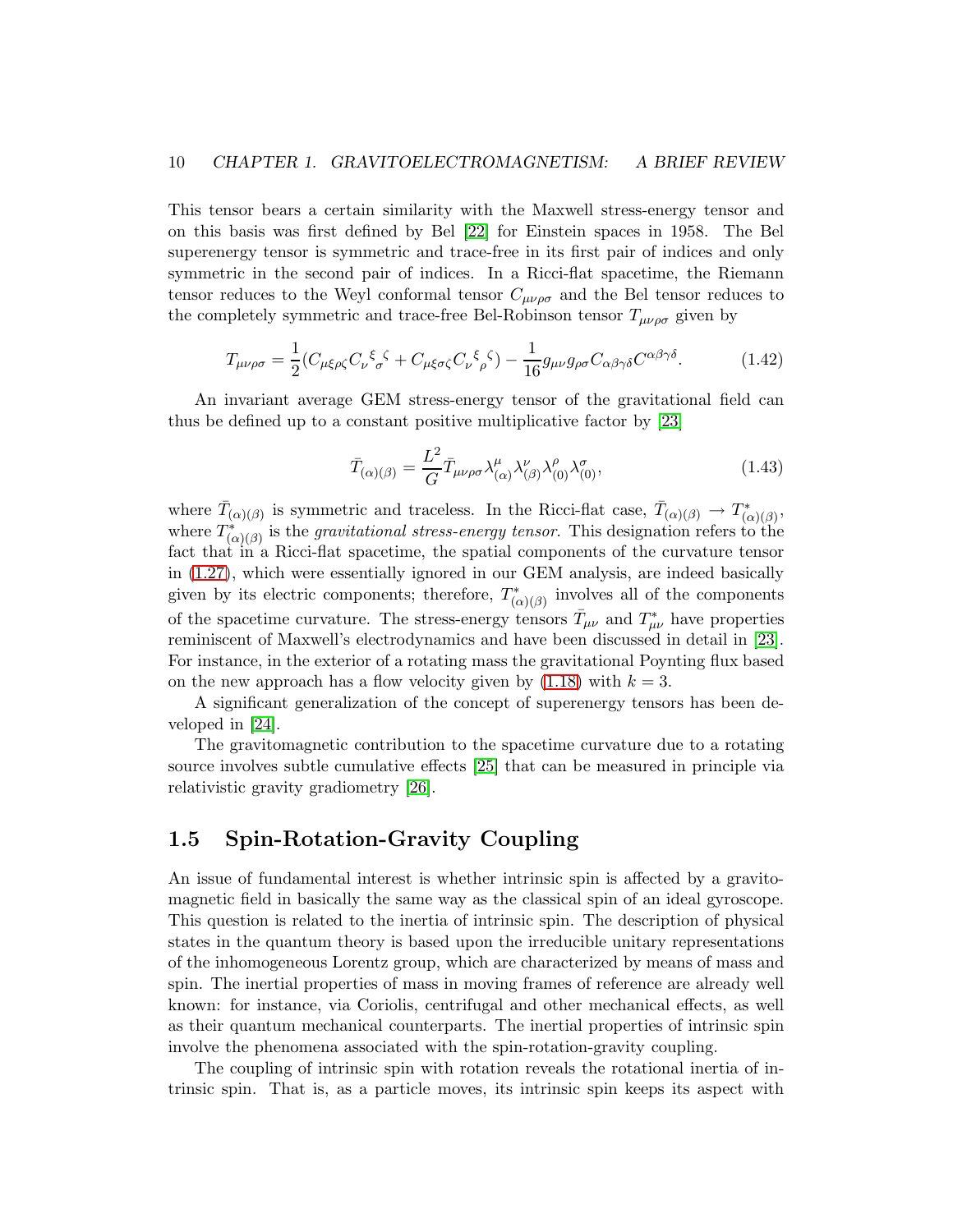#### *1.5. SPIN-ROTATION-GRAVITY COUPLING* 11

respect to an inertial frame; therefore, the spin appears to rotate with respect to a rotating observer. To this motion of spin corresponds, according to quantum mechanics, a Hamiltonian  $H = -\gamma \Omega \cdot S$ . The general formula for the transformation of energy turns out to be  $\mathcal{E}' = \gamma(\mathcal{E} - \hbar \Omega \mathcal{M})$ , where  $\Omega$  is the frequency of rotation of the observer and  $\hbar M$  is the component of the total angular momentum along the axis of rotation; that is,  $\mathcal{M} = 0, \pm 1, \pm 2, \ldots$  for a scalar or a vector particle, while  $\mathcal{M} \mp \frac{1}{2} = 0, \pm 1, \pm 2, \dots$  for a Dirac particle. This formula relates the energy of a quantum system measured by a rotating observer  $\mathcal{E}'$  to measurements performed in a global inertial frame and can be written in the JWKB approximation as  $\mathcal{E}' = \gamma(\mathcal{E} - \mathbf{\Omega} \cdot \mathbf{J})$ , where  $\mathbf{J} = \mathbf{r} \times \mathbf{p} + \mathbf{S}$  is the total angular momentum. Thus,  $\mathcal{E}' = \gamma(\mathcal{E} - \mathbf{v} \cdot \mathbf{p}) - \gamma \mathbf{\Omega} \cdot \mathbf{S}$ , so that in the absence of intrinsic spin we recover the classical expression for the energy of a particle as measured in the rotating frame with  $\mathbf{v} = \mathbf{\Omega} \times \mathbf{r}$ . The spin-rotation coupling therefore involves an energy shift given by the Hamiltonian  $H = -\gamma \Omega \cdot S$  [\[27\]](#page-14-1).

Observational evidence for such an energy shift in the case of fermions has been provided in certain high-precision experiments by way of a small frequency offset due to the coupling between the nuclear spin of mercury and the rotation of the Earth [\[28,](#page-14-2) [29\]](#page-14-3); moreover, a direct approach using neutron or atom interferometry has been proposed in [\[30\]](#page-14-4). For photons, helicity-rotation coupling has been confirmed to rather high accuracy using rotating GPS receivers [\[31\]](#page-14-5); moreover, experimental evidence exists for such a coupling in the microwave and optical regimes in terms of the frequency shift of polarized radiation [\[30\]](#page-14-4). The modifications of Doppler effect and aberration due to the coupling of photon spin with the rotation of the source and/or receiver have been the subject of recent studies [\[32,](#page-14-6) [33\]](#page-14-7).

Let us now turn to the coupling of spin with gravitomagnetic fields; the spingravity coupling is naturally related to the spin-rotation coupling by way of Einstein's principle of equivalence. That is, starting from the spin-rotation Hamiltonian, the transformation  $\Omega \to -\Omega_P$  leads, according to the gravitational Larmor theorem, to the spin-gravity Hamiltonian.

It follows from these ideas that in Earth-based experiments, to every Hamiltonian we must add the spin-rotation-gravity interaction Hamiltonian  $\delta H \cong -\Omega_{\oplus}$ .  $S + \Omega_P \cdot S$ , where  $\Omega_{\oplus}$  and  $\Omega_P$  refer to the rotation frequency of the Earth and the corresponding gravitomagnetic precession frequency, respectively. Thus in the approximation under consideration here a particle with intrinsic spin behaves essentially like an ideal gyroscope. The energy difference corresponding to a spin-1/2 particle polarized vertically up and down relative to the surface of the Earth can be estimated from  $\hbar\Omega_{\oplus} \cong 10^{-19}$  eV and  $\hbar\Omega_P \cong 10^{-29}$  eV. The measurement of the latter term is beyond present capabilities by several orders of magnitude. In this connection, however, we note that near Jupiter  $\hbar\Omega_P \cong 10^{-27}$  eV, and therefore it is likely that with further improvements in magnetometer design, the spin-gravitomagnetic coupling could become measurable in a satellite in orbit near the surface of Jupiter in the foreseeable future [\[34\]](#page-14-8). It is important to recognize that such a relativistic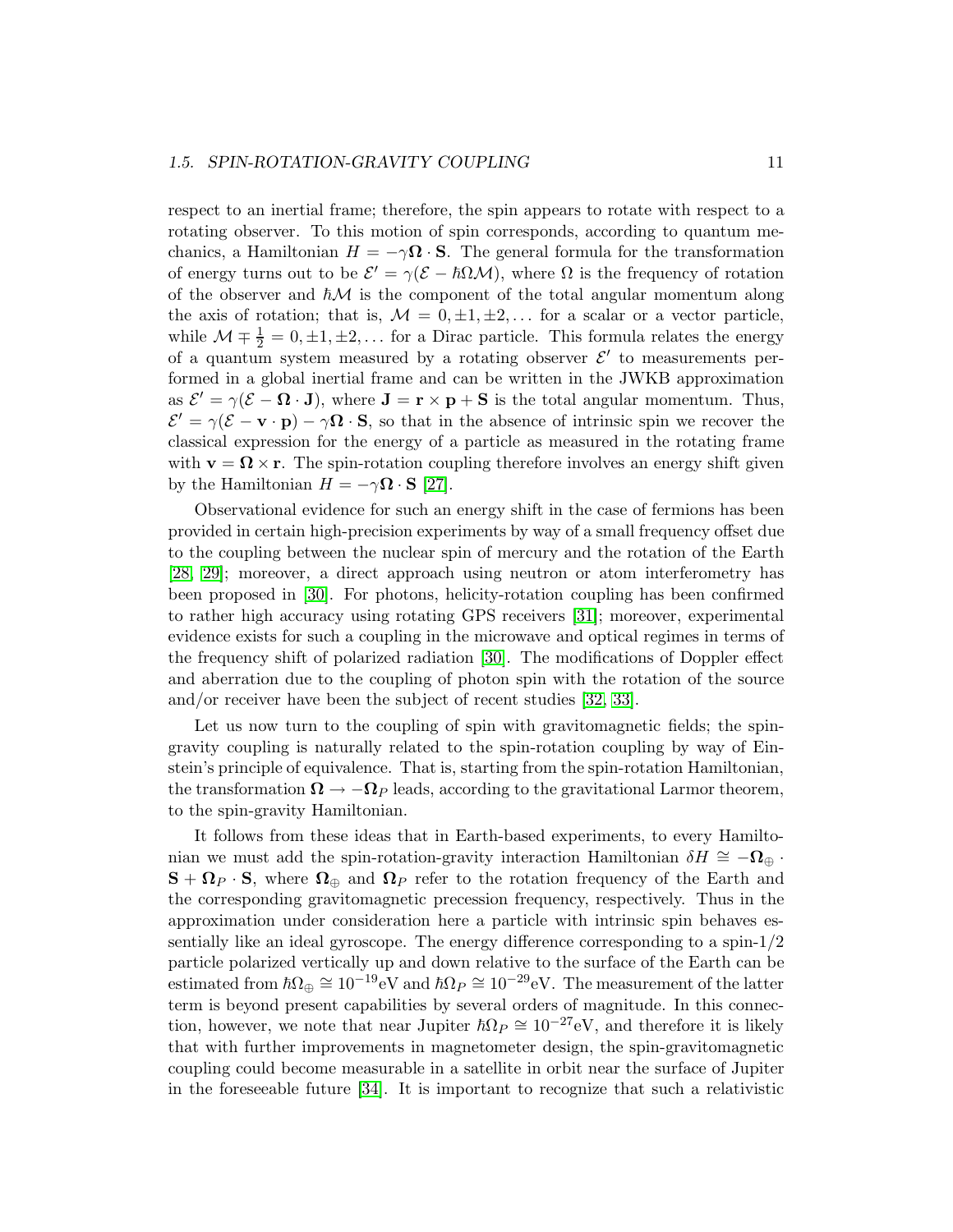quantum gravitational effect, like all other gravitational effects, is subject to the whole mass-energy content of the universe. It follows that our treatment has been based on certain cosmological assumptions regarding the distribution of angular momentum in the universe; specifically, we have assumed that on the largest scales there is no preferred sense of rotation. Moreover, in  $\delta H$  the spin-gravity coupling term has a gradient. Therefore, there exists a gravitomagnetic Stern-Gerlach force  $-\nabla(\mathbf{\Omega}_P \cdot \mathbf{S})$  on a spinning particle that is independent of the its mass and hence violates the universality of the gravitational acceleration. The weight of a body thus depends on its spin, but the effect is too small to be directly measurable in the foreseeable future. It is interesting to note that the Stern-Gerlach force has an exact analogue in the classical Mathisson-Papapetrou spin-curvature force. The results of this section are in agreement with the consequences of Dirac-type wave equations in the gravitational field of a rotating mass [\[35\]](#page-14-9).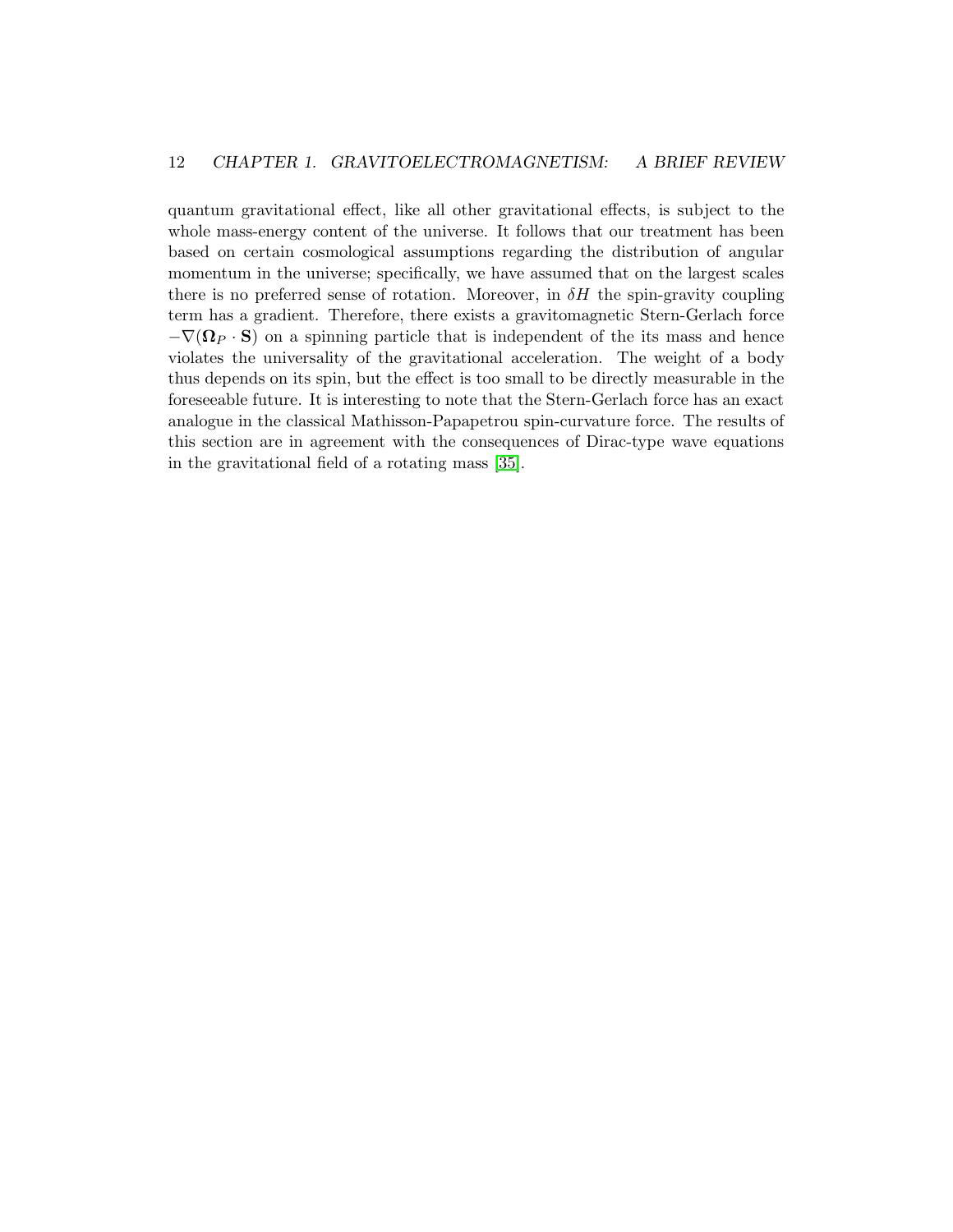## References

- <span id="page-12-1"></span><span id="page-12-0"></span>[1] G. Holzmüller, *Z. Math. Phys.* **15**, 69 (1870).
- <span id="page-12-2"></span>[2] F. Tisserand, *Compt. Rend.* 75, 760 (1872); 110, 313 (1890).
- [3] A. Einstein, *The Meaning of Relativity* (Princeton University Press, Princeton, 1950).
- <span id="page-12-3"></span>[4] H. Thirring, *Phys. Z.* 19, 33 (1918); 22, 29 (1921); J. Lense and H. Thirring, *Phys. Z.* 19, 156 (1918); B. Mashhoon, F.W. Hehl and D.S. Theiss, *Gen. Rel. Grav.* 16, 711 (1984).
- <span id="page-12-5"></span><span id="page-12-4"></span>[5] W. de Sitter, *Mon. Not. Roy. Astron. Soc.* 76, 699 (1916).
- <span id="page-12-6"></span>[6] I. Ciufolini, *Class. Quantum Grav.* 17, 2369 (2000).
- [7] C.W.F. Everitt *et al.*, in *Near Zero: Festschrift for William M. Fairbank*, edited by C.W.F. Everitt (Freeman, San Francisco, 1986).
- <span id="page-12-7"></span>[8] A. Matte, *Canadian J. Math.* 5, 1 (1953); L. Bel, *Compt. Rend.* 247, 1094 (1958); P. Teyssandier, *Phys. Rev. D* 16, 946 (1977); 18, 1037 (1978); V. Braginsky, C. Caves and K.S. Thorne, *Phys. Rev. D* 15, 2047 (1977); R. Jantzen, P. Carini and D. Bini, *Ann. Phys. (NY)* 215, 1 (1992); I. Ciufolini and J.A. Wheeler, *Gravitation and Inertia* (Princeton University Press, Princeton, 1995); M.A.G. Bonilla and J.M.M. Senovilla, *Phys. Rev. Lett.* 11, 783 (1997); R. Maartens and B.A. Bassett, *Class. Quantum Grav.* 15, 705 (1998); S.J. Clark and R.W. Tucker, *Class. Quantum Grav.* 17, 4125 (2000); J.M.M. Senovilla, *Mod. Phys. Lett. A* 15, 159 (2000); *Class. Quantum Grav.* 17, 2799 (2000); M.L. Ruggiero and A. Tartaglia, *Nuovo Cimento B* 117, 743 (2002); L. Iorio and D.M. Lucchesi, *Class. Quantum Grav.* 20, 2477 (2003).
- <span id="page-12-8"></span>[9] D. Bini and R.J. Jantzen, in *Reference Frames and Gravitomagnetism*, edited by J.-F. Pascual-Sanchez, L. Floria, A. San Miguel and F. Vicente (World Scientific, Singapore, 2001), pp. 199-224.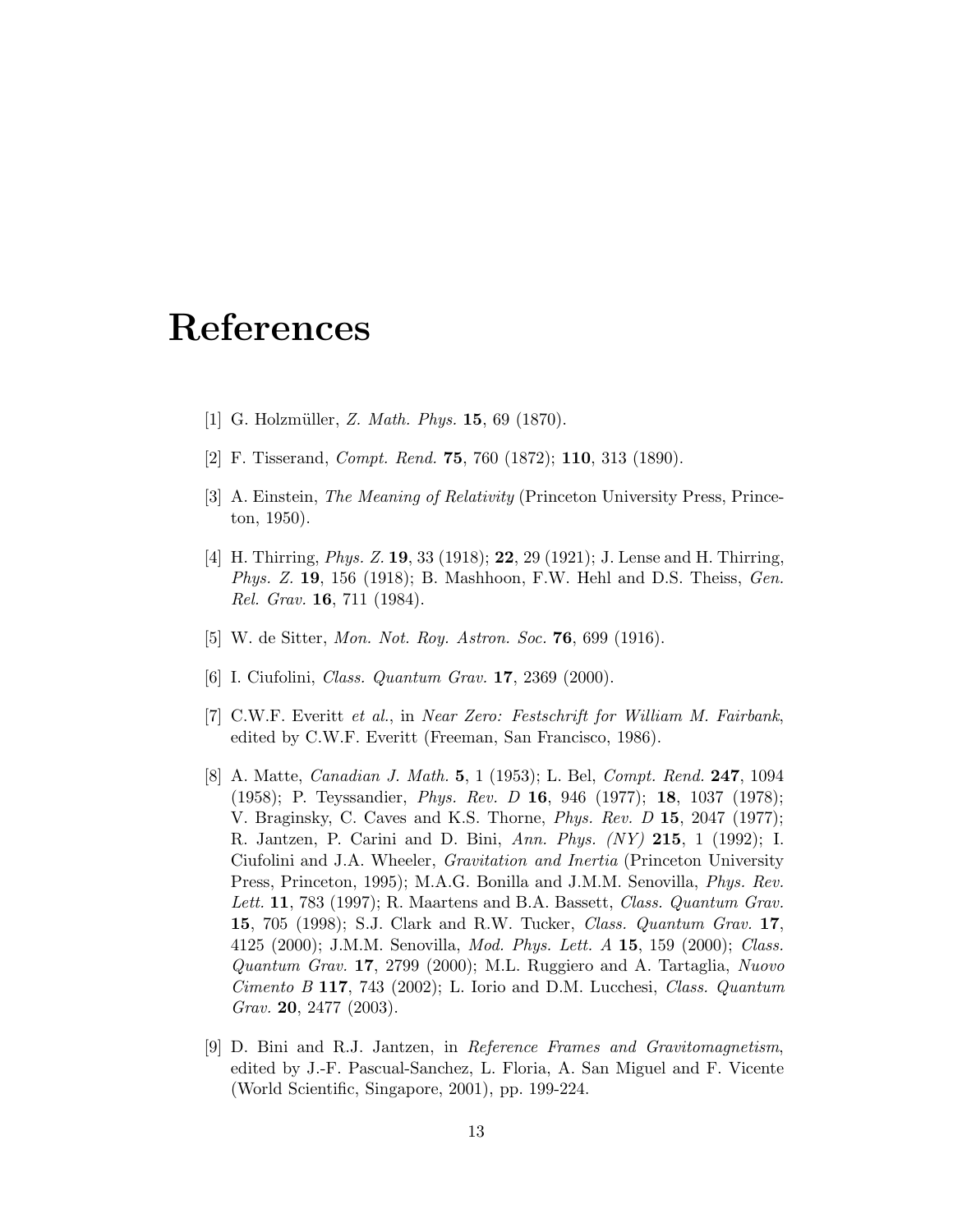- <span id="page-13-0"></span>[10] B. Mashhoon, in *Reference Frames and Gravitomagnetism*, edited by J.-F. Pascual-Sanchez, L. Floria, A. San Miguel and F. Vicente (World Scientific, Singapore, 2001), pp. 121-132.
- <span id="page-13-2"></span><span id="page-13-1"></span>[11] J. Larmor, *Phil. Mag.* 44, 503 (1897).
- <span id="page-13-3"></span>[12] B. Mashhoon, in: *Advances in General Relativity and Cosmology*, edited by G. Ferrarese (Pitagora, Bologna, 2003), pp. 323-334.
- <span id="page-13-4"></span>[13] B. Mashhoon, *Phys. Lett. A* 173, 347 (1993).
- <span id="page-13-5"></span>[14] L.I. Schiff, *Phys. Rev. Lett.* 4, 215 (1960).
- [15] J.M. Cohen and B. Mashhoon, *Phys. Lett. A* 181, 353 (1993); B. Mashhoon, F. Gronwald and H.I.M. Lichtenegger, in *Testing Relativistic Gravity in Space*, edited by C. Lämmerzahl, C.W.F. Everitt and F.W. Hehl (Springer, Berlin, 2000); B. Mashhoon, F. Gronwald and D.S. Theiss, *Ann. Physik* 8, 135 (1999); W.B. Bonnor and B.R. Steadman, *Class. Quantum Grav.* 16, 1853 (1999); B. Mashhoon and N.O. Santos, *Ann. Physik* 9, 49 (2000); A. Tartaglia, *Gen. Rel. Grav.* 32, 1745 (2000) ; B. Mashhoon, L. Iorio and H. Lichtenegger, *Phys. Lett. A* 292, 49 (2001) ; L. Iorio, H.I.M. Lichtenegger and B. Mashhoon, *Class. Quantum Grav.* 19, 39 (2002) ; D. Bini, R.T. Jantzen and B. Mashhoon, *Class. Quantum Grav.* 19, 17 (2002).
- <span id="page-13-6"></span>[16] I. Ciufolini and F. Ricci, *Class. Quantum Grav.* 19, 3863, 3875 (2002); I. Ciufolini, S. Kopeikin, B. Mashhoon and F. Ricci, *Phys. Lett. A* 308, 101 (2003).
- <span id="page-13-8"></span><span id="page-13-7"></span>[17] B. Mashhoon, *Found. Phys.* 15 (Bergmann Festschrift), 497 (1985); B. Mashhoon and D.S. Theiss, *Nuovo Cimento B* 106, 545 (1991).
- [18] J.L. Synge, *Relativity: The General Theory* (North-Holland, Amsterdam, 1960).
- <span id="page-13-10"></span><span id="page-13-9"></span>[19] A. Matte, *Canadian J. Math.* 5, 1 (1953).
- <span id="page-13-11"></span>[20] C. Chicone and B. Mashhoon, *Class. Quantum Grav.* 19, 4231 (2002).
- <span id="page-13-12"></span>[21] N. Bohr and L. Rosenfeld, *Phys. Rev.* 78, 794 (1950).
- <span id="page-13-13"></span>[22] L. Bel, *Compt. Rend.* 247, 1094 (1958).
- [23] B. Mashhoon, J.C. McClune and H. Quevedo, *Phys. Lett. A* 231, 47 (1997); *Class. Quantum Grav.* 16, 1137 (1999); 17, 533 (2000).
- <span id="page-13-15"></span><span id="page-13-14"></span>[24] J.M.M. Senovilla, *Class. Quantum Grav.* 17, 2799 (2000).
- [25] B. Mashhoon and D.S. Theiss, *Phys. Rev. Lett.* 49, 1542 (1982).